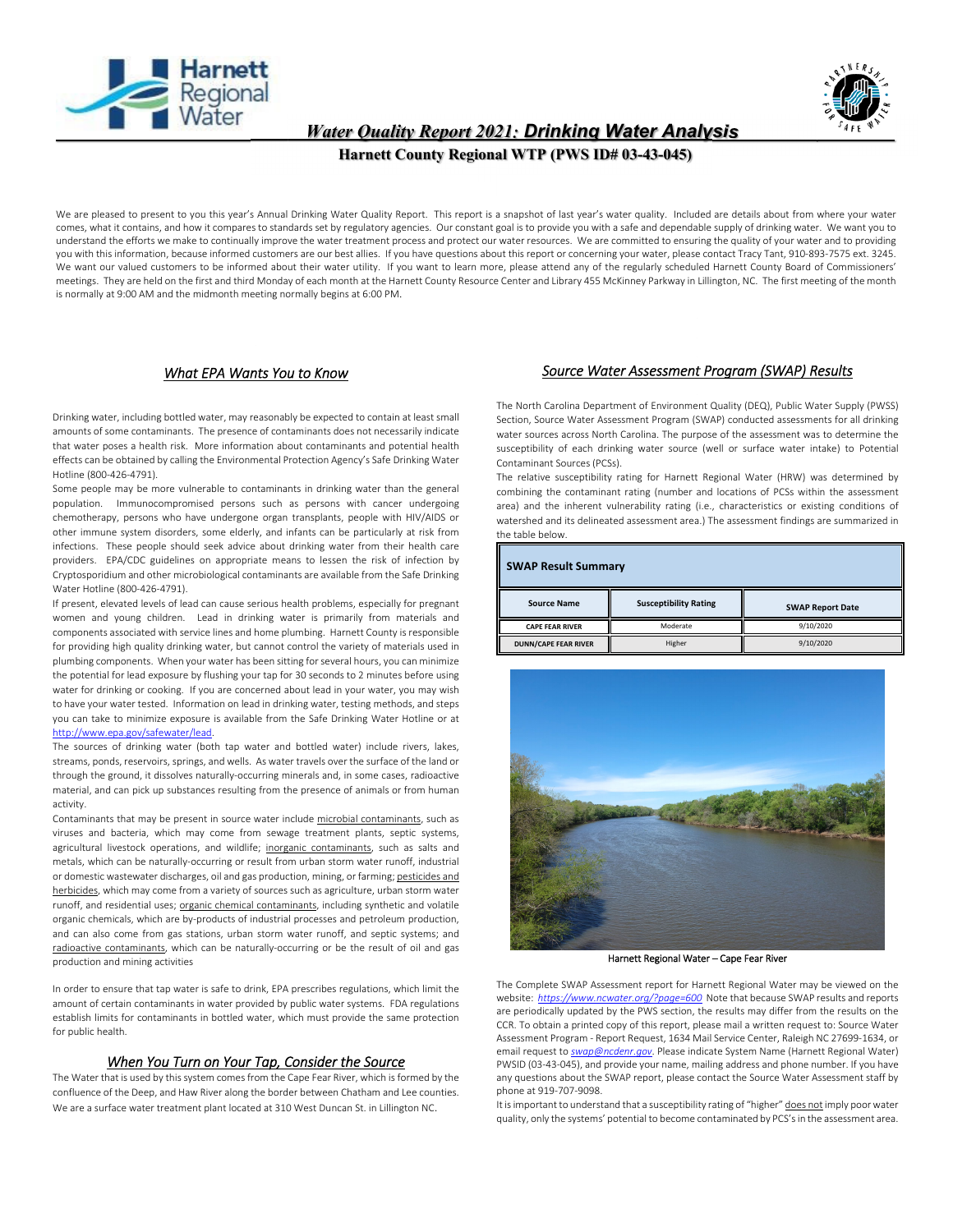# *Director's Corner*

The COVID‐19 pandemic continued throughout 2021 and even though all of us at HRW faced never‐ending challenges as a result, it was still a productive year. Harnett County continues to grow at an astounding pace with many new planned residential developments underway. HRW is busy planning to accommodate this growth to ensure our ability to provide our customers with outstanding water and sewer service well into the future. Our multi‐year water meter upgrade project is currently approximately 70% complete. HRW is replacing all of our existing water meters with new digital meters that transmit hourly readings to our customer service department. The new system uses wireless and radio frequency technology to transmit the readings eliminating the need for manual reads. This new technology will allow HRW to alert customers to leaks and other possible issues much faster saving them money and conserving water in the process. HRW will continue to keep you informed of the project status and how you can benefit from these improvements.

We are very proud of our record of environmental compliance as evidenced by this water quality report. We did not have any water quality violations and produced excellent water for our customers as always. Contact us by email or phone to get your water treatment questions answered. HRW is very fortunate to have such a fine group of water treatment professionals who strive daily to provide only the best drinking water to all of our citizens. HRW will continue to serve the citizens of Harnett County and the surrounding region by supplying only the best of the most important commodity in the world, water.



## *Additional Information*

The Harnett County Regional Water Treatment Plant does voluntary quarterly monitoring of its source water for cryptosporidium. Cryptosporidium is a microbial parasite, which is found in surface water throughout the United States. Of the four quarterly test, we only had a detect on the first quarter with 0.28 total cysts/liter.. Cryptosporidium must be ingested for it to cause disease and may be spread through means other than drinking water. Contact the Safe/Drinking Water Hotline at 1‐800‐426‐4791 for more information. We routinely monitor for over 150 contaminants in your drinking water according to Federal and State laws. The following tables list the contaminants detected in the last round of sampling. The presence of contaminants does not necessarily indicate that water poses a health risk. Unless otherwise noted, the data presented in these tables are from testing done January 1 through December 31 2021. The EPA and the State allow us to monitor for certain contaminants less than once per year because the concentrations of these contaminants are not expected to vary significantly from year to year. Some of the data, though representative of the water quality, is more than one year old. In these tables you will find many terms and abbreviations you might not be familiar with. To help you better understand these terms we've provided the following definitions:

*PPM –Parts per Million PPB – Parts per Billion*

*MCLG – Maximum Contaminant Level Goal*

*MCL – Maximum Contaminant Level*

*SMCL – Secondary Maximum Contaminant Level*

*TT – Treatment Technique AL – Action Level*

*NTU – Nephelometric Turbidity Unit ND – Non‐Detect*

*NA – Not Applicable* 

*MCLG – Maximum Contaminant Level Goal – The level of a contaminant in drinking water below which there is no known or expected health risk. MCLGs allow for a margin of safety.*

*MCL – Maximum Contaminant Level – The highest level of a contaminant that is allowed in drinking water. MCLs are set as close to MCLGs as feasible using the best available Treatment technology. TT – Treatment Technique – is a required process intended to reduce the level of contaminant in drinking water.*

*AL – Action Level – The concentration of a contaminant which, if exceeded triggers treatment or other requirements which a water system must follow.*

MFL-Million Fibers per Liter-A measurement of the presence of asbestos fibers that are longer than *10 micrometers*

*LRAA – Locational Running Annual Average – The average of sample analytical results for samples taken at a particular monitoring location during the previous four calendar quarters under the Stage 2 Disinfectants and Disinfection Byproducts Rule*

## **Step 1 TOC Removal Requirements**

| <b>Source Water</b><br>TOC (Mg/L) |          | Source Water Alkalinity Mg/L as CaCO3 (in Percentages) |      |  |  |  |  |  |
|-----------------------------------|----------|--------------------------------------------------------|------|--|--|--|--|--|
|                                   | $0 - 60$ | $>60-120$                                              | >120 |  |  |  |  |  |
| $>2.0 - 4.0$                      | 35.0     | 25.0                                                   | 15.0 |  |  |  |  |  |
| $>4.0 - 8.0$                      | 45.0     | 35.0                                                   | 25.0 |  |  |  |  |  |
| > 8.0                             | 50.0     | 40.0                                                   | 30.0 |  |  |  |  |  |

#### **Misc. Water Characteristics Contaminants**

| Contaminant (units) | <b>Sample Date</b> | <b>Your Water</b> | <b>Secondary MCL</b> |
|---------------------|--------------------|-------------------|----------------------|
| pН                  | $1 - 11 - 21$      | 7.10              | 6.5 to 8.5           |
| Sulfate (ppm)       | $1 - 11 - 21$      | 44.9              | 250                  |
| Sodium (ppm)        | $1 - 11 - 21$      | 21.348            | NA                   |

#### **Turbidity**

| Turbidity (NTU)                                               | <b>Treatment Technique</b><br><b>TT)</b> Violation Y/N | Your<br>Water | <b>Treatment Technique (TT) Violation if:</b>                      | Likelv<br>Source |
|---------------------------------------------------------------|--------------------------------------------------------|---------------|--------------------------------------------------------------------|------------------|
| Highest single measurement                                    |                                                        | 0.07          | [urbidity > 1<br>I NTI                                             | Soil runoff      |
| Lowest monthly percentage of samples meeting turbidity limits |                                                        | 100%          | Less than 95% of monthly Turbidity measurements are $\leq 0.3$ NTU |                  |

Turbidity is a measure of the cloudiness of the water. We monitor it because it is a good indicator of the effectiveness of our filtration system. The turbidity rule requires that 95% or more of the monthly samples must be

#### **Microbiological Contaminants**

| <b>Contaminant (units)</b>                         | <b>MCL</b>                                                                                                                                                                                                                                                                                                                                                                         | <b>MCLG</b> | Your<br>Water | <b>MCL</b><br>Violation | <b>Likely Source of</b><br>Contamination |
|----------------------------------------------------|------------------------------------------------------------------------------------------------------------------------------------------------------------------------------------------------------------------------------------------------------------------------------------------------------------------------------------------------------------------------------------|-------------|---------------|-------------------------|------------------------------------------|
| Total Coliform Bacteria (presence or<br>absence)   | > 5 % triggers level 1 assessment                                                                                                                                                                                                                                                                                                                                                  | N/A         | 2.0%          |                         | Naturally present in the environment     |
| Fecal Coliform or E. coli (presence or<br>absence) | Routine and repeat samples are total coliform-positive and either is E. coli-positive or system fails to take repeat samples<br>following E. coli-positive routine sample or system fails to analyze total coliform-positive repeat sample for E. coli<br>Note: If either an original routine sample and/or its repeat samples(s) are E. coli positive, a Tier 1 violation exists. |             |               |                         | Human and Animal Fecal Waste             |

#### **Regulated Inorganic Contaminants**

| Contaminant (units) | MCL | MCLG | Your Water | Range | Date of Sample | <b>Violation</b> | <b>Likely Source of Contamination</b>                                                                                        |
|---------------------|-----|------|------------|-------|----------------|------------------|------------------------------------------------------------------------------------------------------------------------------|
| Fluoride (ppm)      |     |      |            | 187 P | 1/11/21        |                  | Erosion of natural deposits; Water additive which promotes strong teeth;<br>Discharge from fertilizer and aluminum factories |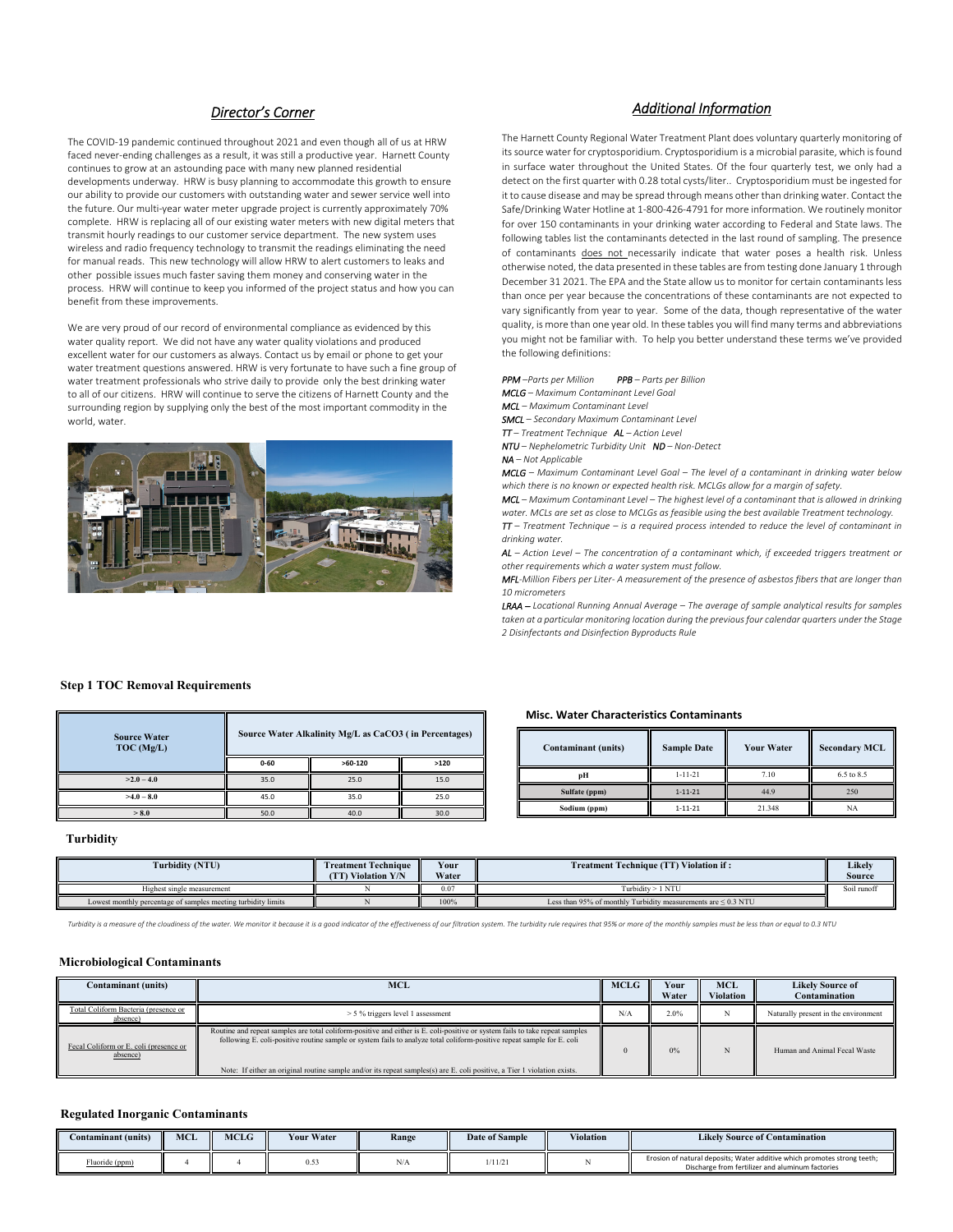## **Lead and Copper Contaminants**

| Contaminant [code] (units)     | <b>MCL</b> | <b>MCLG</b> | <b>Your Water</b> | Range | Date of Sample | <b>Violation</b> | <b>Likely Source of Contamination</b>                                                                     |
|--------------------------------|------------|-------------|-------------------|-------|----------------|------------------|-----------------------------------------------------------------------------------------------------------|
| Copper (ppm) $90th$ Percentile | $AL=1.3$   |             | 0.097             | N/A   | 8/2019-9/2019  |                  | Corrosion of household plumbing systems; erosion of natural<br>deposits: leaching from wood preservatives |
| Lead (ppb) $90th$ Percentile   | $AL=15$    |             | N/D               | N/A   | 8/2019-9/2019  |                  | Corrosion of household plumbing systems, erosion of natural<br>deposits                                   |

#### **Disinfection Residuals Summary**

| Contaminant                          | YEAR | <b>MRDL</b> | <b>MRDLG</b> | <b>Your Water</b><br>LRAA | Range<br>Individual<br><b>Results</b> | <b>MRDL</b><br><b>Violation</b> | <b>Likely Source of Contamination</b>   |
|--------------------------------------|------|-------------|--------------|---------------------------|---------------------------------------|---------------------------------|-----------------------------------------|
| <b>Chlorine Dioxide (ppb)</b>        | 2021 | 800         | 800          | 56.0                      | $8.0 - 231.0$                         |                                 | Water additive used to control microbes |
| Chloramines (ppm)                    | 2021 |             |              | 2.78                      | $1.0 - 4.4$                           |                                 | Water additive used to control microbes |
| .Chlorine (only month of March)(ppm) | 2021 |             |              | 1.91                      | $0.2 - 2.9$                           |                                 | Water additive used to control microbes |

## **Disinfection By-Product Precursors Contaminants**

| Contaminant (units)          | <b>TT Violation Y/N</b> | <b>Your Water</b><br>Ratio | <b>Range Ratio</b> | <b>MCLG</b> | <b>MCL</b> | <b>Likely Source of Contamination</b> | <b>Compliance Method</b> |
|------------------------------|-------------------------|----------------------------|--------------------|-------------|------------|---------------------------------------|--------------------------|
| Total Organic Carbon (Ratio) |                         |                            | $1.15 - 1.61$      | N/A         |            | Naturally present in the environment  | Step 1                   |

## **Disinfection By-Product Contaminants**

| Contaminant           | <b>YEAR</b> | <b>MCL</b> | <b>MCLG</b> | <b>Your Water</b><br><b>Highest LRAA</b> | <b>Range Individual Results</b> | <b>Violation</b> | <b>Likely Source of Contamination</b>     |
|-----------------------|-------------|------------|-------------|------------------------------------------|---------------------------------|------------------|-------------------------------------------|
| TTHM (ppb)            | 2021        | 80         | N/A         | 36.5                                     |                                 | N                | By-product of chlorination                |
| TTHM (ppb) B01        | 2021        | 80         | N/A         |                                          | $20.1 - 44.7$                   | $\mathsf{N}$     | By-product of chlorination                |
| TTHM (ppb) B02        | 2021        | 80         | N/A         |                                          | $19.7 - 43.2$                   | N                | By-product of chlorination                |
| TTHM (ppb) B03        | 2021        | 80         | N/A         |                                          | $16.3 - 31.0$                   | N                | By-product of chlorination                |
| TTHM (ppb) B04        | 2021        | 80         | N/A         |                                          | $19.5 - 46.3$                   | N                | By-product of chlorination                |
| TTHM (ppb) B05        | 2021        | 80         | N/A         |                                          | $16.9 - 45.0$                   | $\mathsf{N}$     | By-product of chlorination                |
| TTHM (ppb) B06        | 2021        | 80         | N/A         |                                          | $10.9 - 43.6$                   | N                | By-product of chlorination                |
| TTHM (ppb) B07        | 2021        | 80         | N/A         |                                          | $14.9 - 39.4$                   | N                | By-product of chlorination                |
| TTHM (ppb) B08        | 2021        | 80         | N/A         |                                          | $19.5 - 48.1$                   | N                | By-product of chlorination                |
| $HAA5$ (ppb)          | 2021        | 60         | N/A         | 21.4                                     |                                 | N                | By-product of chlorination                |
| HAA5 (ppb) B01        | 2021        | 60         | N/A         |                                          | $11.9 - 16.7$                   | N                | By-product of chlorination                |
| HAA5 (ppb) B02        | 2021        | 60         | N/A         |                                          | $15.0 - 19.8$                   | $\mathsf{N}$     | By-product of chlorination                |
| HAA5 (ppb) B03        | 2021        | 60         | N/A         |                                          | $11.3 - 23.7$                   | N                | By-product of chlorination                |
| HAA5 (ppb) B04        | 2021        | 60         | N/A         |                                          | $14.9 - 19.9$                   | N                | By-product of chlorination                |
| HAA5 (ppb) B05        | 2021        | 60         | N/A         |                                          | $13.5 - 17.1$                   | N                | By-product of chlorination                |
| HAA5 (ppb) B06        | 2021        | 60         | N/A         |                                          | $11.1 - 18.4$                   | N                | By-product of chlorination                |
| HAA5 (ppb) B07        | 2021        | 60         | N/A         |                                          | $9.90 - 20.8$                   | N                | By-product of chlorination                |
| HAA5 (ppb) B08        | 2021        | 60         | N/A         |                                          | $12.3 - 19.2$                   | N                | By-product of chlorination                |
| <b>CHLORITE</b> (ppm) | 2021        | 1.0        | 0.8         | 0.406                                    | $0.307 - 0.510$                 | N                | By-product of drinking water disinfection |

Some people who drink water containing trihalomethanes in excess of the MCL over many years may experience problems with their liver, kidneys, or central nervous systems, and may have an increased risk of getting cancer So

## **Radiological Contaminants**

| Contaminant (units)                                  | <b>Sample Date</b> | <b>MCL Violation</b><br>Y/N | <b>Your Water</b> | <b>MCLG</b> | MCL | <b>Likely Source of Contamination</b> |
|------------------------------------------------------|--------------------|-----------------------------|-------------------|-------------|-----|---------------------------------------|
| and a service of the con-<br>Combined radium (pCi/L) | $10-12-21$         |                             |                   |             |     | Erosion of natural deposits           |

# **Water Quality Table(s) For City of Dunn PWS# 03-43-010 :2021 (Purchased)**

## **Turbidity**

| <b>Turbidity (NTU)</b>                                        | <b>Treatment Technique</b><br><b>TT Violation Y/N</b> | Your<br>Water | <b>Treatment Technique (TT) Violation if:</b>                      | Likely<br>Source |
|---------------------------------------------------------------|-------------------------------------------------------|---------------|--------------------------------------------------------------------|------------------|
| Highest single measurement                                    |                                                       | 0.27<br>0.44  | Turbidity > 1 NTU                                                  | Soil runoff      |
| Lowest monthly percentage of samples meeting turbidity limits |                                                       | 100%          | Less than 95% of monthly Turbidity measurements are $\leq 0.3$ NTU |                  |

Turbidity is a measure of the cloudiness of the water. We monitor it because it is a good indicator of the effectiveness of our filtration system. The turbidity rule requires that 95% or more of the monthly samples must be